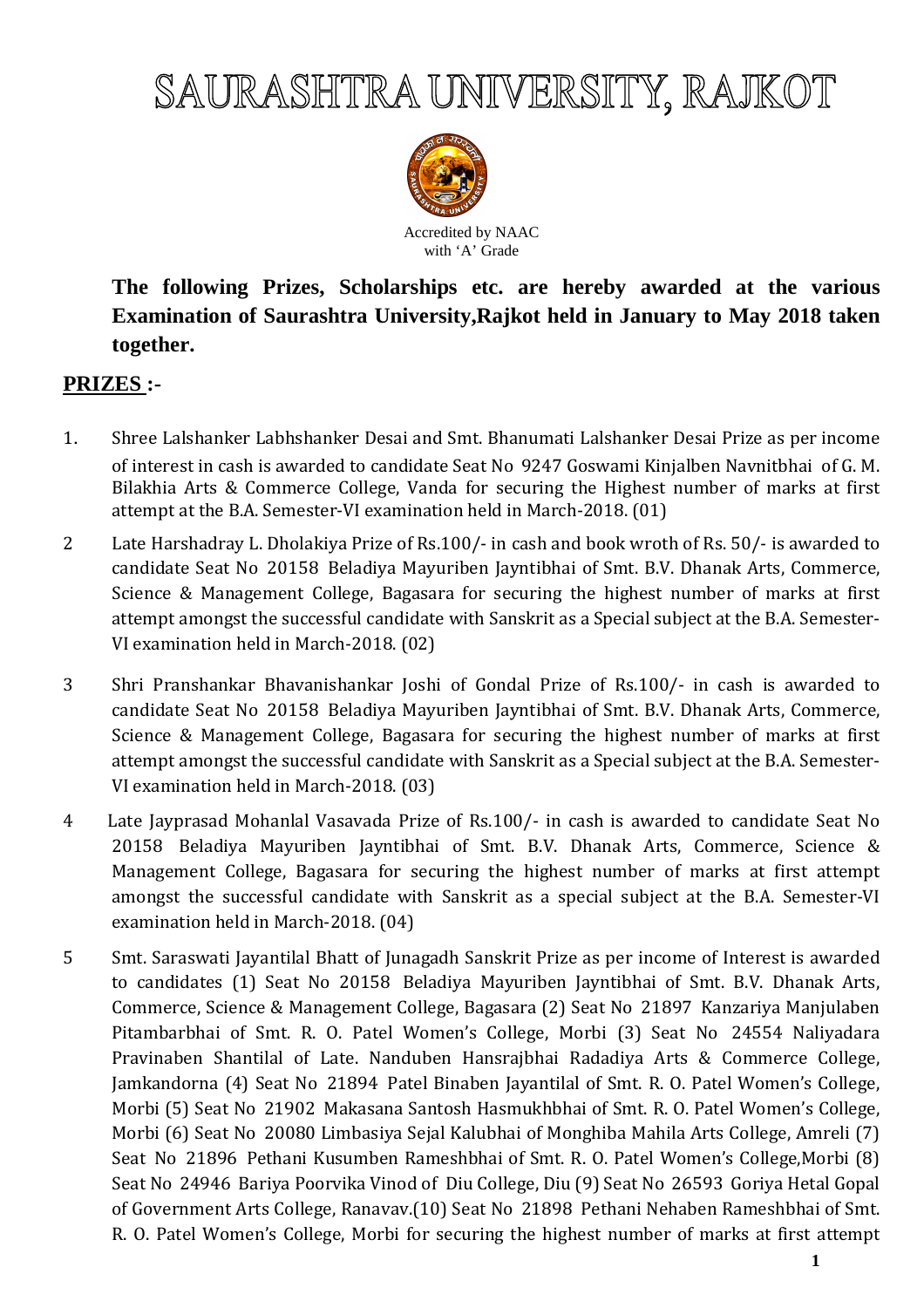amongst the successful candidate with as a special subject Sanskrit at the B.A. Semester-VI examination held in March-2018. (05)

- 6 Late Shri Manharrai Krushnarai Desai and Late Sanumati Manharrai Sanskrit Prize as per income of Interest is awarded to candidate Seat No 21897 Kanzariya Manjulaben Pitambarbhai of Smt. R. O. Patel Women's College, Morbi securing the highest number of marks in Second rank at first attempt amongst the successful candidate with Sanskrit as a special subject at the B.A. Semester-VI examination held in March-2018. (06)
- 7 Ex. Prof. Shri V. R. Ahya of Shri Somnath College, Veraval Prize as per income of Interest in cash is awarded to candidate Seat No 21897 Kanzariya Manjulaben Pitambarbhai of Smt. R. O. Patel Women's College, Morbi securing the highest number of marks amongst the successful candidate in the Second Rank with Sanskrit as a special subject at the B.A. Semester-VI examination held in March-2018. (07)
- 8 Kavi Shri Sumant Vedant Trust Sanskrit Prize as per Income of Interest in cash is awarded to candidate Seat No 20158 Beladiya Mayuriben Jayantibhai of Smt. B. V. Dhanak Arts, Commerce, Science & Management College, Bagasara for securing the highest number of marks at first attempt amongst the successful candidate with Sanskrit as a special subject at the B.A. Semester-VI examination held in March-2018. (08)
- 9 Shri Shivlal Panachand Shah I.C.S. Prize of Rs.192/- in cash is awarded to candidate Seat No 20158 Beladiya Mayuriben Jayantibhai of Smt. B. V. Dhanak Arts, Commerce, Science & Management College, Bagasara for securing the highest number of marks at first attempt amongst the successful candidate with Sanskrit as a special subject at the B.A. Semester-VI examination held in March-2018.(09)
- 10 Kavi Shri Jaydevbhai Hirjibhai Devani Sanskrit Prize as per income of Interest in cash is awarded to candidate Seat No 20158 Beladiya Mayuriben Jayantibhai of Smt. B. V. Dhanak Arts, Commerce, Science & Management College, Bagasara for passing the examination at first attempt and standing first amongst the successful candidate offering Sanskrit as special subject at the B.A. Semester-VI examination held in March-2018. (10)
- 11 Shri Sundarji Govindji Desai Prize of Rs.192/- in cash is awarded to candidate Seat No 21897 Kanzariya Manjulaben Pitambarbhai of Smt. R. O. Patel Women's College, Morbi for securing the highest number of marks at first attempt amongst the successful candidate in the second rank with Sanskrit as Special subject at the B.A. Semester-VI examination held in March-2018. (11)
- 12 Shri Abhechand Govindji Desai Prize as per income of interest in cash is awarded to candidate Seat No 5366 Chandarana Twinkle Harishbhai of Kansagra Mahila Arts & Commerce College, Rajkot for passing the examination at first attempt and securing the highest number of marks in special Subject [English] amongst the successful candidate with the English as Special subject at the B.A. Semester-VI examination held in March-2018. (12)
- 13 Shri Chandubhai Abhechand Desai Prize as per income of Interest in cash is awarded to candidate Seat No 4579 Manseta Dishaben Kantilal of Smt. R. O. Patel Women's College,Morbi for passing the examination at first attempt and securing the Second highest number of marks amongst the successful candidate with English as a Special subject at the B.A. Semester-VI examination held in March-2018. (13)
- 14 Shree Pranshanker Someshwar Joshi Prize as per income of interest in cash is awarded to candidate Seat No 24559 Rabadiya Jemi Bharatbhai of Late. Nanduben Hansrajbhai Radadiya Arts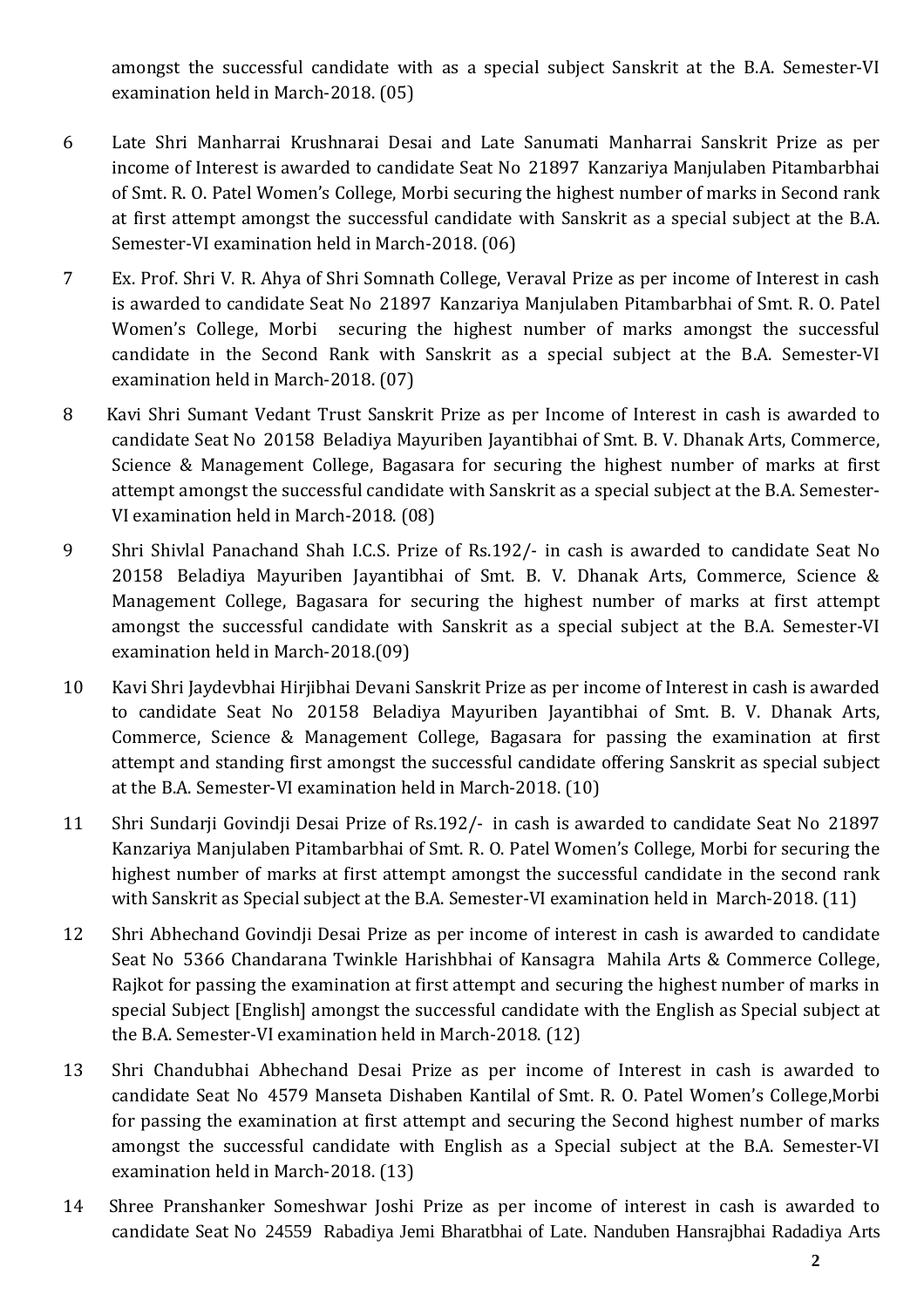& Commerce College, Jamkandorna for securing the Highest number of marks at first attempt amongst the successful candidate with Gujarati as a special subject at the B.A. Semester-VI examination held in March-2018. (14)

- 15 Prof. Dr. Upendra Pandya B.A. ,lm Prize as per income of interest in cash is awarded to candidate Seat No 24559 Rabadiya Jemi Bharatbhai of Late. Nanduben Hansrajbhai Radadiya Arts & Commerce College, Jamkandorna for securing the highest number of marks at first attempt amongst the successful candidate offering Gujarati as a Special subject at the B.A. Semester-VI examination held in March-2018. (15)
- 16 Late Shri Jivanlal Velji Thanki Prize as per income of interest in cash is awarded to candidate Seat No 26012 Thakor Bharatiben Bhagabhai of Government Arts & Science College, Patdi for securing the highest number of marks at first attempt amongst the successful candidate with History as a special subject at the B.A. Semester-VI examination held in March-2018. (16)
- 17 Late Kasturben Jivanlal Thanki Prize as per income of interest in cash is awarded to candidate Seat No 21090 Vanvi Nilamben Ravjibhai of Subhash Mahila Arts Commerce & Home Science College,Junagadh for securing the Second Highest number of marks at first attempt amongst the successful candidate with History as a special subject at the B.A. Semester-VI examination held in March-2018. (17)
- 18 Late Jayeshtharam Jivanlal Thanki Prize as per income of interest in cash is awarded to candidate Seat No 25681 Jani Mahendrakumar Manubhai of Matusri Shantaben Arts College, Derdi Kumbhaji for securing the Third highest number of marks at first attempt amongst the successful candidate with History as a special subject at the B.A. Semester-VI examination held in March-2018. (18)
- 19 Shri Gulabchand Talakchand Sheth Prize as per Income of Interest in cash is awarded to candidate Seat No 22631 Chovatiya Dharaben Savjibhai of R. R. Patel Mahila Arts & Commerce College,Rajkot for passing the examination standing first amongst the successful candidate offering Sociology as Special subject at the B.A. Semester-VI examination held in March-2018. (19)
- 20 Dr.Taraben Naranbhai Patel Scholarship/prize as per income of interest is awarded to candidate Seat No 22631 Chovatiya Dharaben Savjibhai of R. R. Patel Mahila Arts & Commerce College,Rajkot for securing the highest number of marks at first attempt amongst the successful candidates with Sociology as a Special subject at the B.A. Semester-VI examination held in March-2018. (20)
- 21 Late Pratimaben Nitinbhai Pandya prize as per income of interest is awarded to candidate Seat No 22631 Chovatiya Dharaben Savjibhai of R. R. Patel Mahila Arts & Commerce College,Rajkot for securing the highest number of marks at first attempt amongst the successful candidates with Sociology as a Special subject at the B.A. Semester-VI examination held in March-2018. (21)
- 22 Prof. U. D. Bhatt B.A. Philosophy Prize of Rs.100/- in cash is awarded to candidate Seat No. 22139 Makawana Neetaben Savajibhai of Dharmendrasinhji Arts College,Rajkot for standing first amongst the successful candidate with Philosophy as special subject and securing more than 50% marks in Philosophy at the B.A. Semester-VI examination held in March-2018. (22)
- 23 Shri Maneklal Kalidas Bhatt Prize as per income of Interest in cash is awarded to candidate Seat No 23336 Vadhiya Pravinaben Kishorbhai of Municipal Arts and Commerce College, Upleta for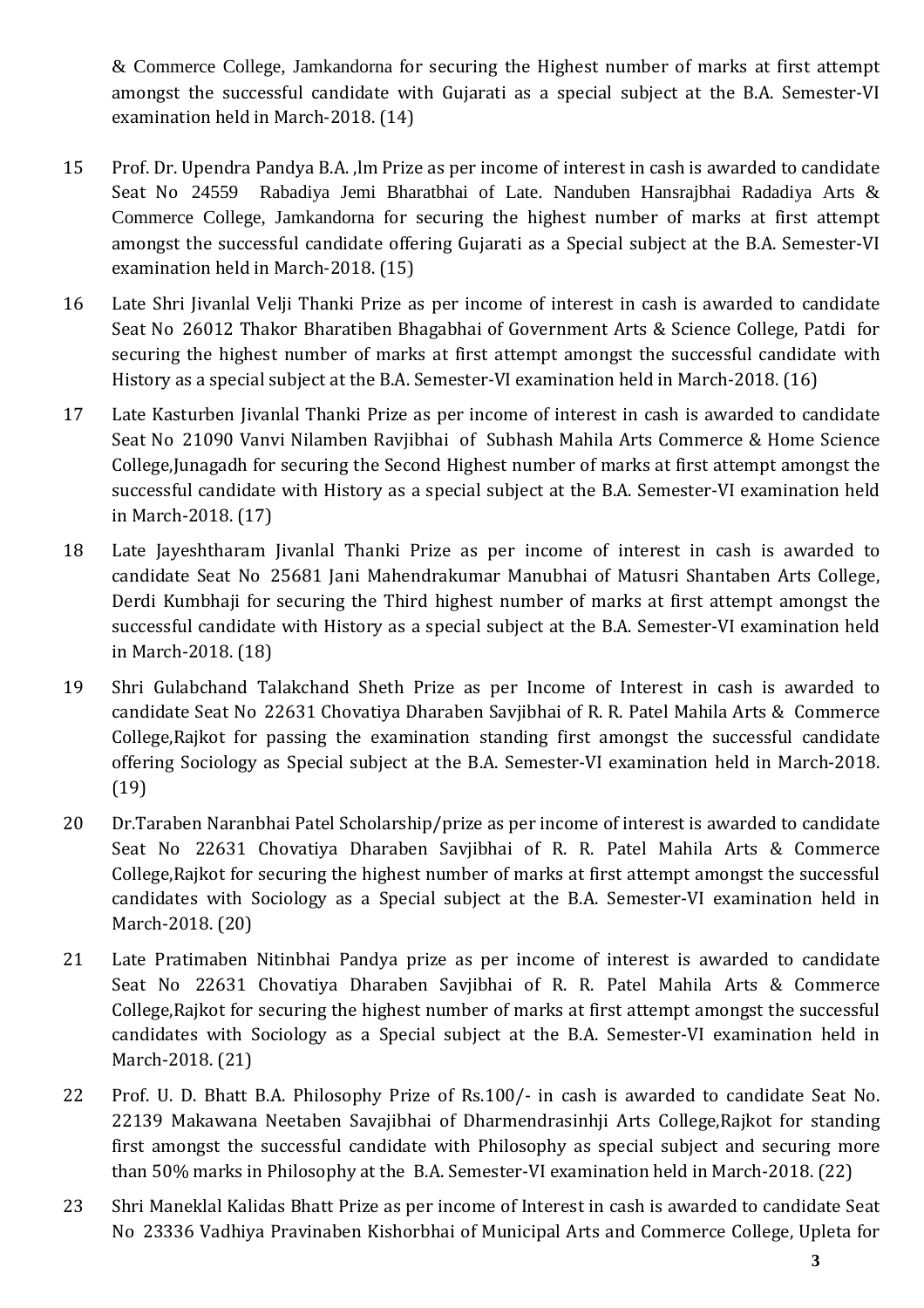securing the highest number of marks at first attempt amongst the successful candidate with Economics as a Special subject at the B.A. Semester-VI examination held in March-2018. (23)

- 24 Shri Damjibhai H. Devani Sanskrit Prize as per income of interest in cash is awarded to candidate Seat No 43143 Bhatt Gaurav Rameshbhai of Department of Sanskrit, Saurashtra University,Rajkot for standing first at first attempt and securing the highest number of marks amongst the successful candidate offering Sanskrit as entire subject at the M.A. Semester-IV examination held in April-2018. (24)
- 25 Shri V. S. Raval Prize Rs. 100/- in cash is awarded to candidate Seat No 41222 Joshi Parth Divyangkumar of Department of English, Saurashtra University,Rajkot for securing the highest number of marks amongst the successful candidate offering English as entire subject at the M.A. Semester-IV examination held in April-2018. (25)
- 26 Shastri Kashiram Karsanji Bhambhania Sanskrit Prize as per income of Interest in cash is awarded to candidate Seat No 43143 Bhatt Gaurav Rameshbhai of Department of Sanskrit Saurashtra University,Rajkot for standing first at first attempt and securing the highest number of marks amongst the successful candidate offering Sanskrit as special subject at the M.A.Semester-IV examination held in April-2018. (26)
- 27.1 Shri Valmikbhai Manharrai Desai and Smt. Bhartiben V. Desai Sanskrit Prize as per income of Interest in cash is awarded to candidate Seat No 43143 Bhatt Gaurav Rameshbhai of Department of Sanskrit Saurashtra University,Rajkot for standing first at the first attempt and securing the highest number of marks amongst the successful candidate offering Sanskrit as Special subject at the M.A.Semester-IV examination held in April-2018. (27)
- 27.2 Shri Valmikbhai Manharrai Desai and Smt. Bharatiben V. Desai Sanskrit Prize as per income of Interest in cash is awarded to candidate Seat No 43147 Sindhal Payalben Jayeshbhai of Departement of Sanskrit Saurashtra University,Rajkot for securing the highest number of marks at first attempt amongst the successful candidate in the Second Rank with Sanskrit as a Special subject at the M.A. Semester-IV Examination held in April-2018. (27)
- 28 Prof. Nagardas Kashiram Bambhania Vedant Prize as per income of interest in cash is awarded to candidate Seat No 43143 Bhatt Gaurav Rameshbhai of Departement of Sanskrit Saurashtra University,Rajkot for standing first at first attempt and securing the highest number of marks amongst the successful candidate offering Sanskrit as entire subject at the M.A.Semester-IV examination held in April-2018. (28)
- 29 Shri Sheth Rupshi Madhavji Memorial Prize as per income of Interest in cash is awarded to candidate Seat No 43143 Bhatt Gaurav Rameshbhai of Departement of Sanskrit Saurashtra University,Rajkot for standing first at first attempt and securing the highest number of marks amongst the successful candidate offering Sanskrit as entire subject at the M.A. Semester-IV examination held in April-2018. (29)
- 30 Shri Chandraprabha Purushotam Lalji Smruti Prize as per income of Interest in cash is awarded to candidate Seat No 43143 Bhatt Gaurav Rameshbhai of Department of Sanskrit Saurashtra University,Rajkot for standing first at first attempt and securing the highest number of marks amongst the successful candidate offering Sanskrit subject at the M.A.Semester-IV examination held in April-2018. (30)
- 31 Prof. Dr. Rameshkant Govindlal Parikh Prize as Per income of Interest in cash is awarded to candidate Seat No 47101 Viram Natha Karabhai of Department History Saurashtra University,Rajkot for standing first at first attempt and securing the highest number of marks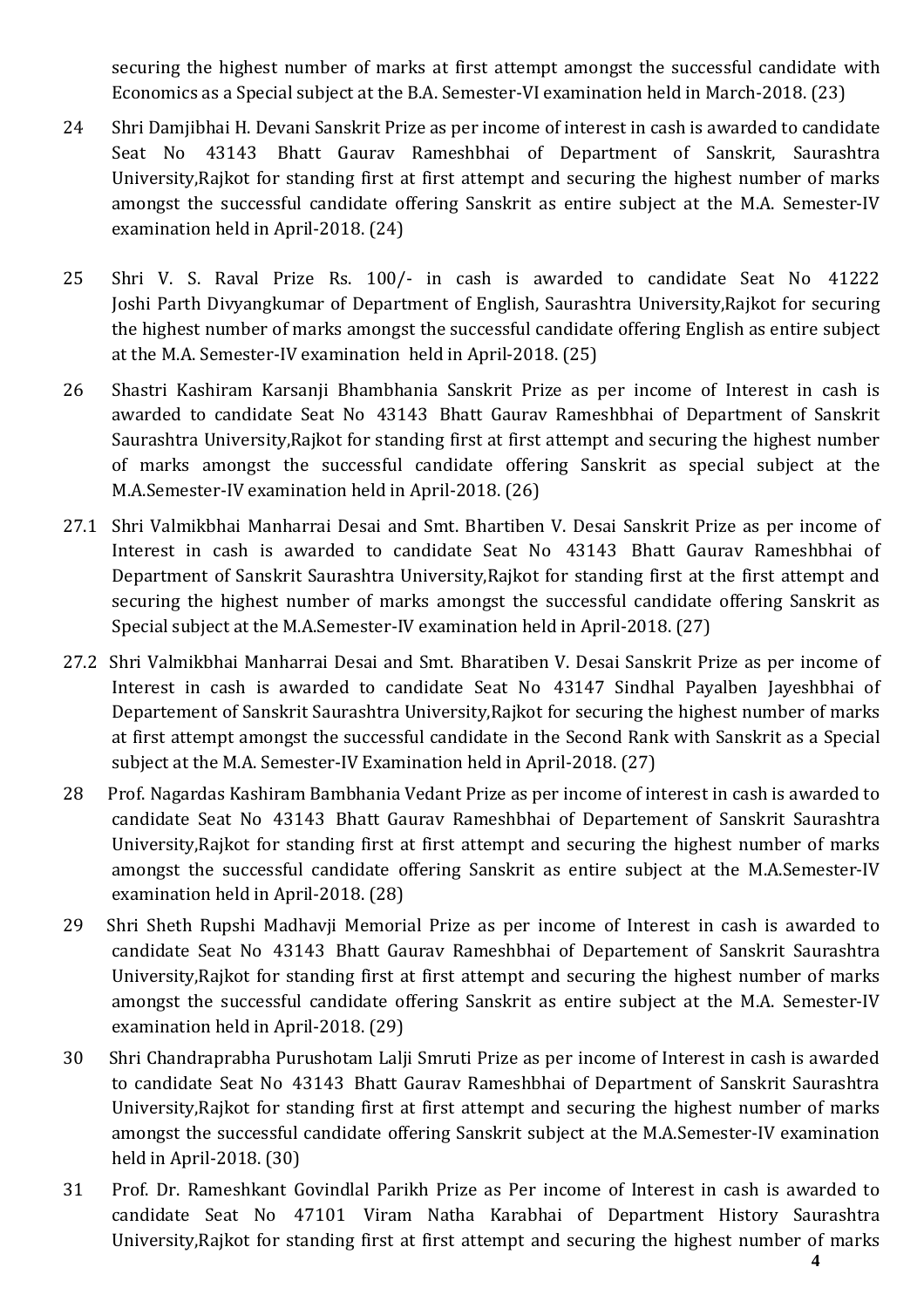amongst the successful candidate offering History subject at the M.A. Semester-IV examination held in April-2018. (31)

- 32 Prof. Dr. S. V. Jani Prize as per Income of Interest 60% in cash is awarded to candidate Seat No 47101 Viram Natha Karabhai of Department of History Saurashtra University,Rajkot for standing first and securing standing and First the highest number of marks at first attempt amongst the successful candidate offering History as entire subject at the M.A.Semester-IV examination held in April-2018. (32)
- 33 Prof. Dr. S. V. Jani Prize as per income of Interest 40% in cash is not awarded as **No Candidate is Available**. (33)
- 34 Late Prof. Keshavlal Himatram Kamdar Prize as per income of Interest in cash is awarded to candidate Seat No 47101 Viram Natha Karabhai of Department of History Saurashtra University,Rajkot for securing the highest number of marks at first attempt amongst the successful candidate offering History as special subject at the M.A. Semester-IV examination held in April-2018. (34)
- 35 Prof. Dr. Upendra Pandya Prize as per income of interest in cash is awarded to candidate Seat No 42202 Parmar Jaynaben Mukundray of Department of Gujarati Saurashtra University,Rajkot for passing the examination at first attempt and securing the highest number of marks amongst successful candidate offering Gujarati as entire subject at the M.A.Semester-IV examination held in April-2018. (35)
- 36 Prof. K. K. Shashtri and Smt. Parvati K. Shahtri (Bambhania) Prize as per income of Interest in cash is awarded to candidate Seat No 42202 Parmar Jaynaben Mukundray of Department of Gujarati Saurashtra University,Rajkot for standing first at the first attempt and securing the highest number of marks amongst the successful candidate offering Gujarati as entire subject at the M.A.Semester-IV examination held in April-2018. (36)
- 37 Dr.Taraben Naranbhai Patel Scholarship/Prize as per income of interest in cash is awarded to candidate Seat No 44135 Vaghela Shamji Unadbhai of Department of Sociology Saurashtra University,Rajkot for standing first at first attempt and securing the highest number of marks amongst the successful candidate offering Sociology as entire subject at the M.A. Semester-IV examination held in April-2018. (37)
- 38 Late Pratimaben Nitinbhai Pandya Sociology Prize as per income of interest in cash is awarded to candidate Seat No 44135 Vaghela Shamji Unadbhai of Department of Sociology Saurashtra University,Rajkot for standing first at first attempt and securing the highest number of marks amongst the successful candidate offering Sociology, as entire subject at the M.A. Semester-IV examination held in April-2018. (38)
- 39 Shri Maneklal Kalidas Bhatt Prize as per income of interest in cash is awarded to candidate Seat 48144 Dafda Kapilkumar Arvindbhai of Department of Economics Saurashtra University,Rajkot for securing the highest number of marks at first attempt in the subject of the Economics from amongst successful candidate at the M.A.Semester-IV examination held in April-2018. (39)
- 40 Dr. B. D. Parmar Prize as per income of interest in cash is awarded to candidate Seat No 48144 Dafda Kapilkumar Arvindbhai of Department of Economics Saurashtra University,Rajkot for securing the highest number of marks [only for Economics Department Student] at first attempt in the subject of Economics from amongst successful candidate at the M.A.Semester-IV examination held in April-2018. (40)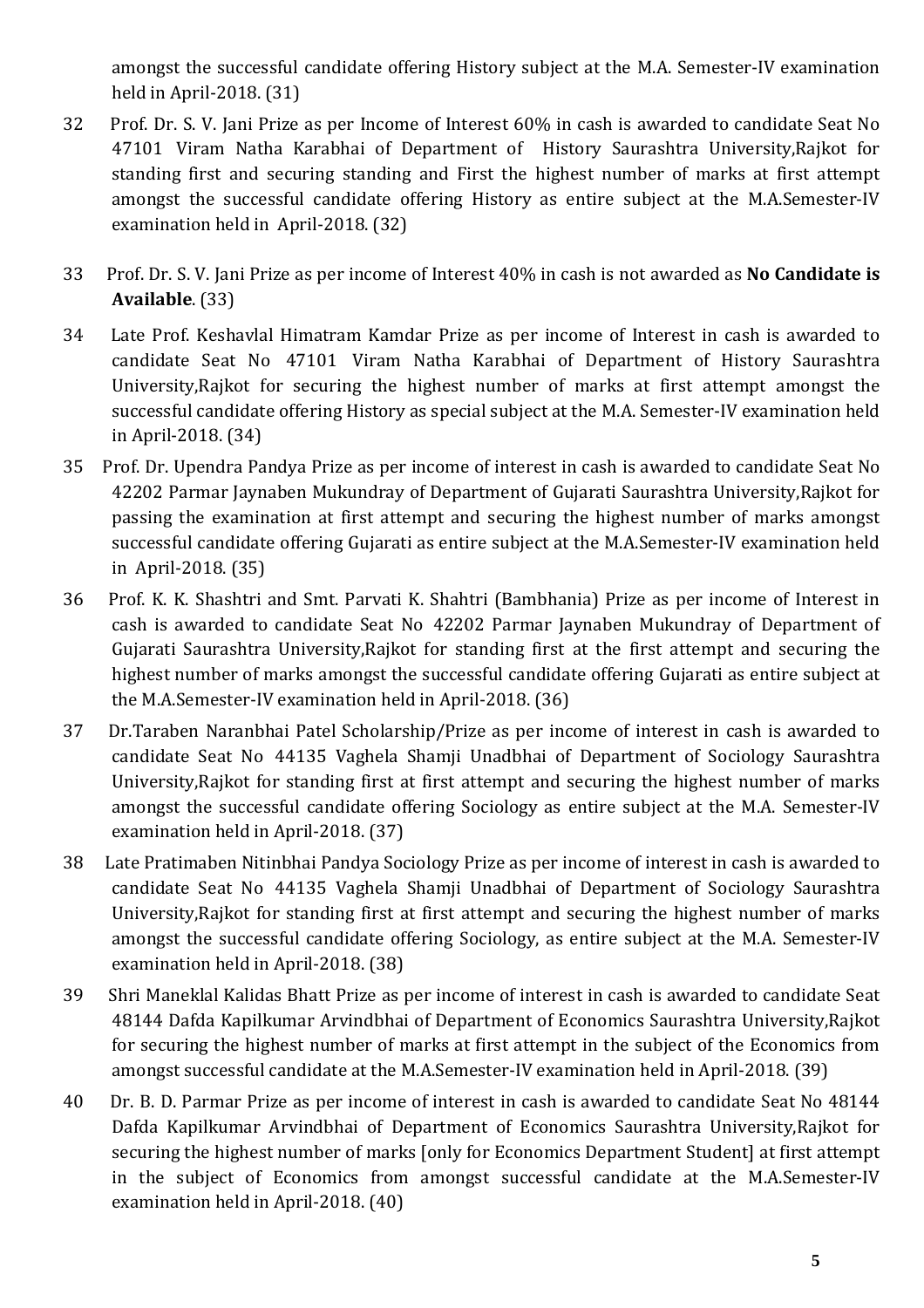- 41 Shri Parbatbhai G. Nasit Prize as per income of interest in cash is awarded to candidate Seat No 45148 Marakana Komalben Gordhanbhai of Department of Psychology Saurashtra University,Rajkot for standing first at first attempt and securing the highest number of marks amongst the successful candidate offering Psychology as special subject at the M.A.Semester-IV examination held in April-2018. (41)
- 42 Shri Jar Savak Madan (Navsari) Psychology Prize as per income of interest in cash is awarded to candidate Seat No 45148 Marakana Komalben Gordhanbhai of Department of Psychology Saurashtra University,Rajkot for the highest number of marks at first attempt amongst the successful candidate for offering psychology as Special subject at the M.A.Semester-IV examination held in April-2018. (42)
- 43 Mangalaben M. Joshi Prize as per income of interest in cash is awarded to candidate Seat No 46104 Jamod Parbat Mohan of Department of Philosophy Saurashtra University,Rajkot for standing first at first attempt and securing the highest number of marks amongst the successful candidate offering Philosophy as special subject at the M.A.Semester-IV examination held in April-2018. (43)
- 44 Smt. Saraswati Jayantilal Bhatt of Junagadh Sanskrit Prize as per income of Interest in cash is awarded to candidate (1) Seat No 43143 Bhatt Gaurav Rameshbhai of Departement of Sanskrit Saurashtra University,Rajkot (2) Seat No 43147 Sindhal Payalben Jayeshbhai of Departement of Sanskrit Saurashtra University,Rajkot (3) Seat No 43150 Chudasama Swati Hareshbhai of Department of Sanskrit Saurashtra University,Rajkot (4) Seat No 43111 Thummar Kajalben Rameshbhai of Kamani Science & Prataprai Arts College, Amreli (5) Seat No 43121 Barad Priyankaben Ranjitbhai of Kamani Science & Prataprai Arts College, Amreli (6) Seat No 43102 Saravaiya Chetanaben Chimanbhai of Kamani Science & Prataprai Arts College, Amreli (7) Seat No 43119 Thummar Payal Rameshbhai of Kamani Science & Prataprai Arts College, Amreli (8) Seat No 43108 Chavda Ilaben Karshanbhai of Kamani Science & Prataprai Arts College, Amreli (9) Seat No 43107 Dudhat Hiralben Jivanbhai of Kamani Science & Prataprai Arts College, Amreli and (10) Seat No 43145 Kher Hiteshbhai Velshibhai of Departement of Sanskrit Saurashtra University,Rajkot highest number of marks at first attempt amongst the successful candidate in the Sanskrit Subject at the M.A. Semester-IV Examination held in April-2018. (44)
- 45 Smt. Hiraben Keshavlal Sheth Prize as per income of interest in cash is awarded to candidate Seat No 44135 Vaghela Shamji Unadbhai of Department of Sociology Saurashtra University,Rajkot for standing first and securing the highest number of marks amongst the successful candidate offering Sociology as entire subject at the M.A. Semester-IV examination held in April-2018. (45)
- 46 Late Pratimaben Nitinbhai Pandya Sociology Prize as per income of interest in cash is awarded to candidate Seat No 24108 Poriya Tvinkalben Virajibhai of Department of Sociology Saurashtra University,Rajkot for standing first at first attempt and securing the highest number of marks amongst the successful candidate offering Sociology, as entire subject at the M.Phill Semester-II examination held in April-2018. (46)
- 47 Dr.Taraben Naranbhai Patel Scholarship/Prize as per income of interest in cash is awarded to candidate Seat No 24108 Poriya Tvinkalben Virajibhai of Department of Sociology Saurashtra University,Rajkot for standing first at first attempt and securing the highest number of marks amongst the successful candidate offering Sociology as entire subject at the M.Phill Semester-II examination held in April-2018. (47)
- 48 Smt. Jivtiben P. Nasit Prize as per income of interest in cash is awarded to candidate Seat No 25104 Singh Chirtadevi Biharising of Department of Psychology Saurashtra University,Rajkot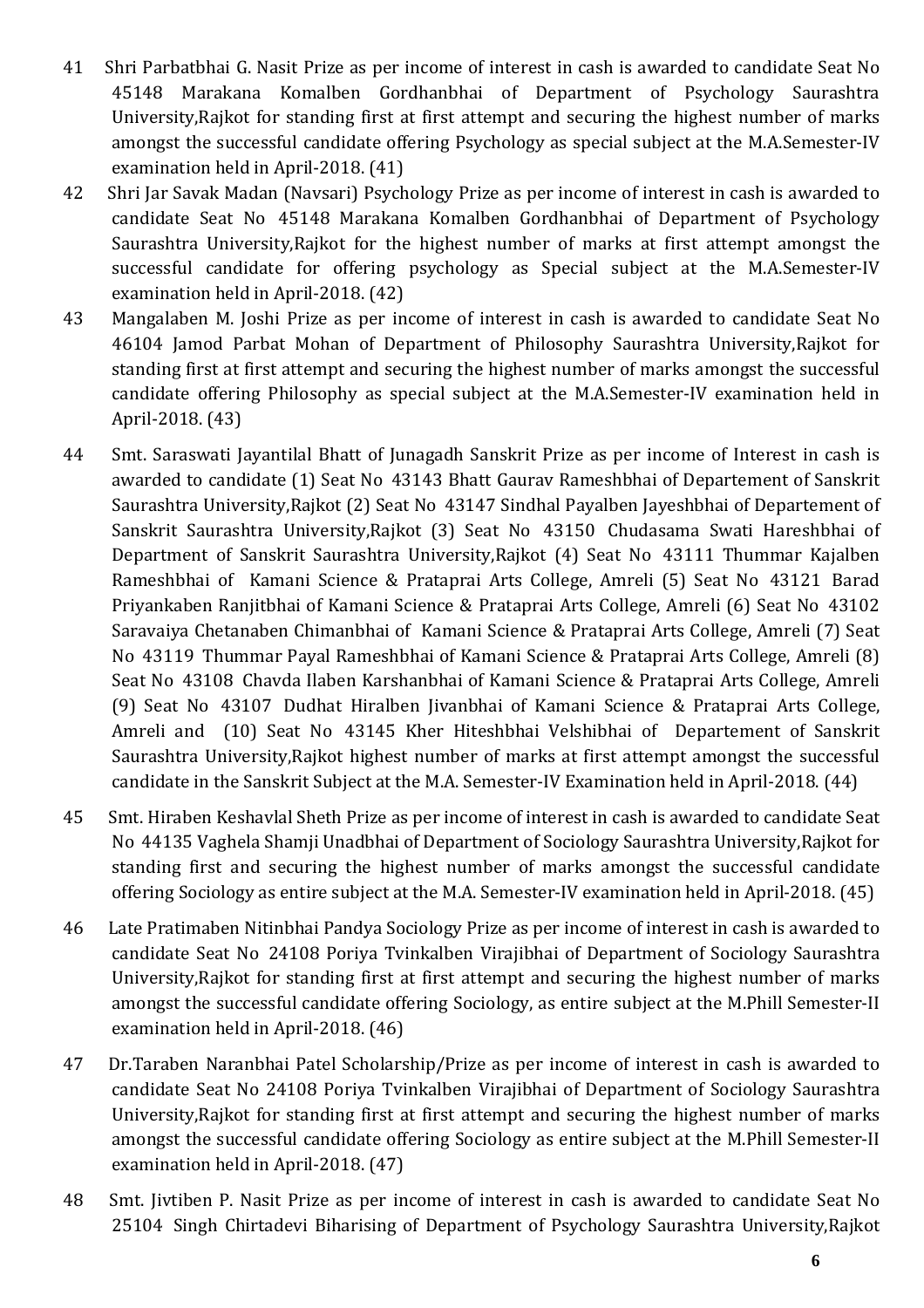for standing first at first attempt and securing the highest number of marks amongst the successful candidate offering Psychology subject at the M.Phill Semester-II examination held in April-2018. (48)

- 49 Late Pushpaben Mehta Prize as per income of Interest in cash is awarded to candidate Seat No 40053 Joshi Brindaben Chandreshbhai of Matrumandir College,Rajkot for securing the highest number of marks amongst the successful candidate at the M.S.W. Semester-IV examination held in April-2018. (49)
- 50 Late Vikramkishor Buch Prize as per Income [Rs.6000/-] of Interest in cash is awarded to candidate Seat No 20098 Vekariya Kinjalben Govindbhai of N.P.Vekariya Education Charitable Trust Sanchalit Grace College of Comerce,Rajkot for securing the highest number of marks at first attempt amongst the successful candidate at the B.J.M.C. Semester-II examination held in March-2018. (50)
- 51 Late Vikramkishor Buch Prize as per income [Rs.4000/-] of Interest in cash is awarded to candidate Seat No 20024 Kapuriya Mansi Jagdishbhai of Hirani College of Journalism & Performing Arts,Rajkot for securing the highest number of marks at first attempt amongst the successful candidate at the M.J.M.C. Semester-II examination held in April-2018. (51)
- 52 Late Shri Kashyap Gauribhai Bhatt Prize of Rs. 100/- in cash and book worth of Rs. 25/- is awarded to candidate Seat No 41574 Patoliya Jenishaben Dhirajbhai of J. J. K Graduate Teachers College,Rajkot for securing the highest number of marks amongst the successful candidate at the B.Ed. Semester-IV examination held in May-2018. (52)
- 53 Ex Principal Manubhai D. Trivedi Prize as per Income of Interest in cash is awarded to candidate Seat No 41574 Patoliya Jenishaben Dhirajbhaiof J. J. K Graduate Teachers College,Rajkot for passing the examination at first attempt and securing the highest number of marks amongst the successful candidate at the B.ed. Semester-IV (Overall) examination held in May-2018. (53)
- 54 Pracharya Shri Kantikumar Jethalal Joshi Prize as per income of Interest in cash is awarded to candidate Seat No 41574 Patoliya Jenishaben Dhirajbhai of J. J. K Graduate Teachers College,Rajkot for securing the highest number of marks amongst the successful candidate at the B.Ed Semester-IV examination held in May-2018. (54)
- 55 Late Dr. Haribhai G. Desai Memorial Education Trust Prize as per Income of Interest in cash is awarded to candidate Seat No 4028 Jajal Ila Natvarlal of Department of Education Saurashtra University,Rajkot for passing the examination at first attempt and securing the highest number of marks amongst the successful candidate at the M.ed. Semester-IV examination held in May-2018. (55)
- 56 Late Shri Labhubhai Trivedi Education Prize as per Income of Interest in cash is awarded to candidate Seat No 4028 Jajal Ila Natvarlal of Department of Education Saurashtra University,Rajkot for passing the examination at first attempt and securing the highest number of marks amongst the successful candidate at the M.ed. Semester-IV examination held in May-2018. (56)
- 57 Smt. Vrujkuvarben Dhirajlal Daftary Prize as per income of Interest in cash is awarded to candidate Seat No 65326 Kanan Punit Raval of Christ Arts Science & Commerce College,Rajkot for securing the highest number of marks in the Principle subject of Physics from amongst the successful candidate at B.Sc. Semester-VI examination held in March-2018. (57)
- 58 Late Prof. Dr. P.Y. Deshpande Prize as per income of Interest in cash is awarded to candidate Seat No 65326 Kanan Punit Raval of Christ Arts Science & Commerce College,Rajkot for securing the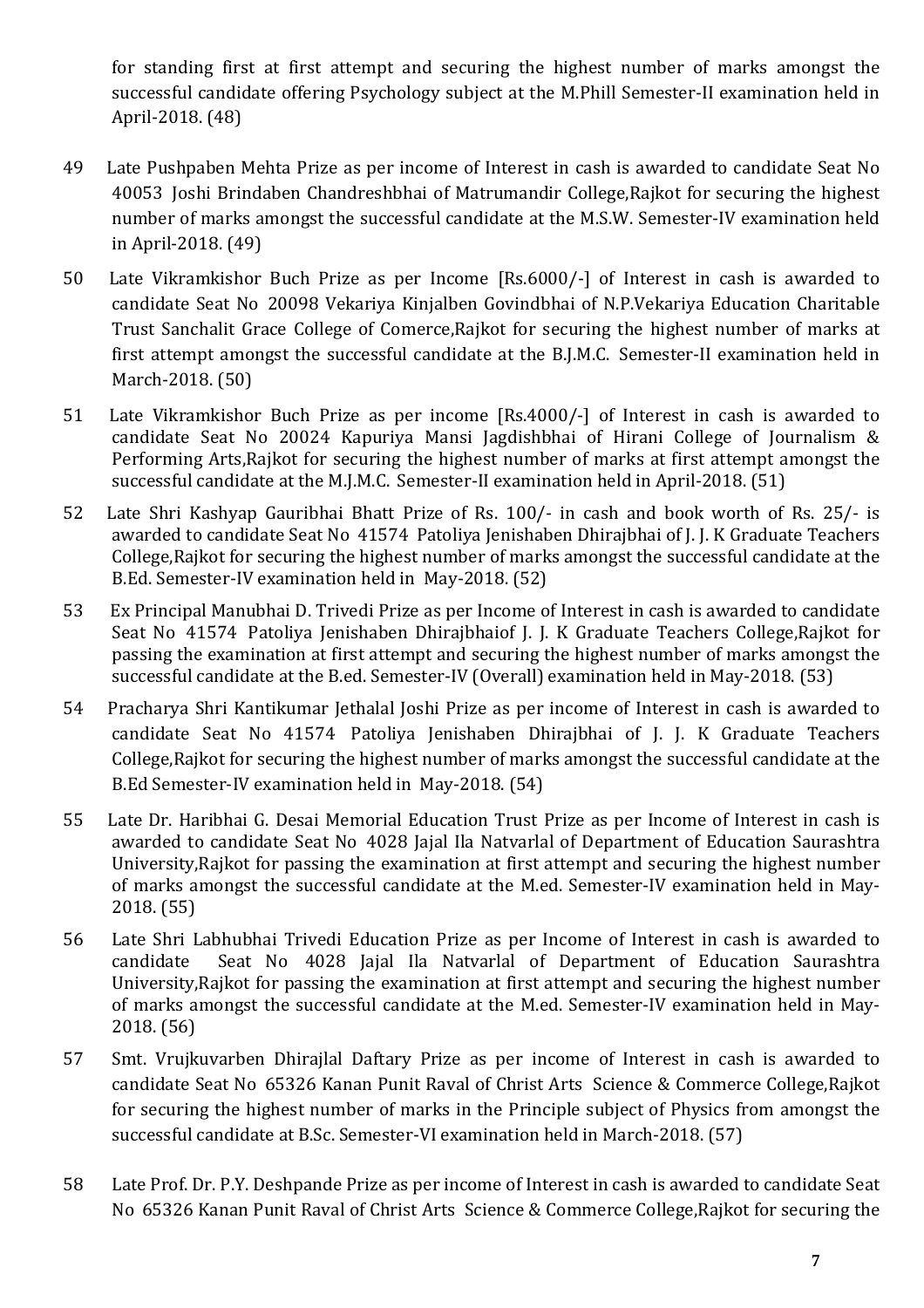highest number of marks with the First Class in subject of Physics at the B.Sc. Semester-VI examination held in March-2018. (58)

- 59 Late Dr. K.M.H.S. Murthy Botany Prize as per income of Interest in cash is awarded to candidate Seat No 61371 Dodiya Avniben Subhashbhai of Bahauddin Government Science College,Junagadh for passing the examination at first attempt and securing the highest number of marks amongst the successful candidate in the subject of Botany as Principle subject at the B.Sc. Semester-VI examination held in March-2018. (59)
- 60 Principal C. A. Buch Prize as per income of Interest in cash is awarded to candidate Seat No 65208 Kanjiravilla Tinu Thampi of Christ Arts, Science & Commerce College, Rajkot for securing the highest number of marks in the Mathematics Subject at the B.Sc.Semester-VI examination held in March-2018. (60)
- 61 Shri Avinash Chandurkar Prize as per income of Interest in cash is awarded to candidate Seat No 65208 Kanjiravilla Tinu Thampi of Christ Arts, Science & Commerce College, Rajkot for securing the highest number of marks in the Mathematics Subject at first attempt and standing first at the B.Sc.Semester-VI examination held in March-2018. (61)
- 62 Dr. Prabhulal D. Daftari Prize as per income of Interest in cash is awarded to candidate Seat No 62598 Manvani Rinku Mukeshkumar of Shri Somnath Education & Charitable Trust Arts College,Kodinar for securing the highest number of marks in the Microbiology Subject from amongst the successful candidate at B.Sc.Semester-VI examination held in March-2018. (62)
- 63 Dr. R.G. Kulkarni Prize as per Income of Interest in cash is awarded to candidate Seat No 46044 Mange Priya Laxmanbhai of Department of Physics Saurashtra University,Rajkot for passing the examination at first attempt and securing the highest number of marks amongst the successful candidate with Physics as a special subject at the M.Sc. Semester-IV examination held in April-2018. (63)
- 64 Dr. Arun Parikh Chemistry Prize as per income of Interest in cash is awarded to candidate Seat No 41043 Savaniya Nikhil Parasotam of Department of Chemistry Saurashtra University,Rajkot for securing the highest number of marks at first attempt amongst the successful candidate with Chemistry as a Special subject at the M.Sc. Semester-IV examination held in April-2018. (64)
- 65 Dr. Anil V. Janve Memorial Prize as per Income of Interest in cash is awarded to candidate Seat No 46044 Mange Priya Laxmanbhai of Department of Physics, Saurashtra university,Rajkot for passing the examination at first attempt and securing the highest number of marks amongst the successful candidate with Physics as a special subject at the M.Sc. Semester-IV examination held in April-2018. (65)
- 66 Dr. N.D. Vakil Indian Pinal Code Prize as per income of interest in cash is awarded to candidate Seat No 1033 Chauhan Kuldip Ranjitsinh of Harivandana College,Rajkot of for securing the highest number of marks at first attempt and standing first amongst the successful candidate at the LL.B. Semester-I (Law of Crime) examination held in October - 2017. (68)
- 67 Late Barister Girjashankar Morarji Kothari Prize as per income of interest in cash is awarded to candidate Seat No 60661 Parmar Dipaliben Maheshkumar of Smt. Prabhaben Patel B.Ed College,Morbi for securing the highest number of marks at first attempt and standing first from amongst the successful candidate at the LL.B. Semester-VI examination held in March-2018. (69)
- 68 Shri Ambavidas Jivrajbhai Desai Prize of Rs.192/- in cash is awarded to candidate Seat No 60661 Parmar Dipaliben Maheshkumar of Smt. Prabhaben Patel B.Ed College,Morbi for securing the highest number of marks & standing first amongst the successful candidate at the LL.B Semester-VI examination held in March-2018. (70)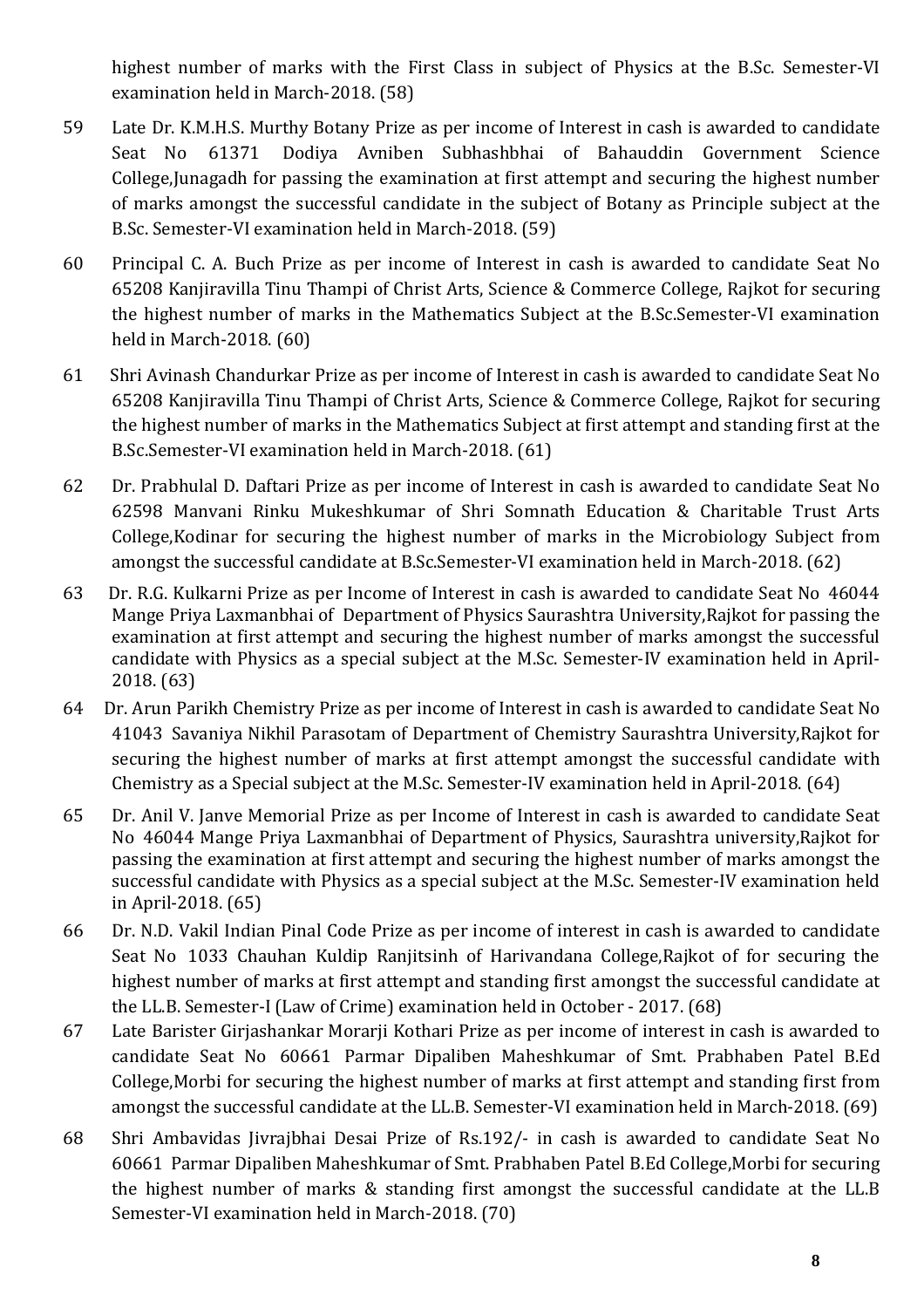- 69 Shri and Smt. Ratilal Kanji Dave Prize as per income of interest in cash is awarded to candidate Seat No 60661 Parmar Dipaliben Maheshkumar of Smt. Prabhaben Patel B.Ed College,Morbi for securing the highest number of marks at first attempt and standing first amongst the successful candidate at the LL.B. Semester-VI examination held in March-2018. (71)
- 70 Achariya M. D. Manek Law Prize as per income of interest in cash is awarded to candidate Seat No 60661 Parmar Dipaliben Maheshkumar of Smt. Prabhaben Patel B.Ed College,Morbi for securing the highest number of marks at first attempt and standing first amongst the successful candidate at the LL.B. Semester-VI examination held in March-2018. (72)
- 71 Shri Pragaji Ramji Nathwani Memorial Prize as per income of interest in cash is awarded to candidate Seat No 60661 Parmar Dipaliben Maheshkumar of Smt. Prabhaben Patel B.Ed College,Morbi for securing the highest number of marks & standing first amongst the successful candidate at the LL.B. Semester-VI examination held in March-2018. (73)
- 72 Late Shree Nitirai Govindrai Kharod Law Prize as per income of interest in cash is awarded to candidate Seat No 60661 Parmar Dipaliben Maheshkumar of Smt. Prabhaben Patel B.Ed College,Morbi for securing the highest number of marks at first attempt and standing first amongst the successful candidate at the LL.B. Semester-VI examination held in March-2018. (74)
- 73 Dr. K. S. Sachdev Pharmacology Prize as per income of interest in cash is awarded to candidate Seat No 483 Jimy Patel of C.U.Shah Medical College,Surendranagar securing the highest number of marks at first attempt in the subject of Pharmacology amongst the successful candidate at the Second M.B.B.S. examination held in January-2018. (75)
- 74 Shree L.B. Mahajan Prize as per income of interest in cash is awarded to candidate Seat No 81 Kothari Hemangi Bharatbhai of M.P.Shah Medical College,Jamnagar securing the highest number of marks at first attempt and Standing First amongst the successful candidate at the Second M.B.B.S. examination held in January-2018. (76)
- 75 Smt. Samaratben Ratilal Kamdar Prize of Rs.300/- in cash is awarded to candidate Seat No 832 Ghanchi Gazala Mohmadhanif of C.U.Shah Medical College,Surendranagar for securing the highest number of marks from amongst the successful candidate and standing first at first attempt at the Third (Final) M.B.B.S. examination held in January-2018. (77)
- 76 Medical College Best Student Prize as per income of interest in cash is awarded to candidate Seat No 832 Ghanchi Gazala Mohmadhanif of C.U. Shah Medical College,Surendranagar for securing the highest number of marks from amongst the successful candidate and standing first at first attempt at the Third (Final) M.B.B.S. examination held in January-2018. (78)
- 77 Shree Manilal Zaverchand Vora and Smt.Jayakuvar Manilal Vora Prize of Rs.100/- in cash is awarded to candidate Seat No 832 Ghanchi Gazala Mohmadhanif of C.U.Shah Medical College,Surendranagar for securing the highest number of marks amongst the successful candidate and Standing first at first attempt at the Third (Final) M.B.B.S. examination held in January-2018. (79)
- 78.(1) Smt. Samjuben Prabhulal Daftary Prize of Rs.100/- (Rupees One Hundred Only) in cash isawarded to candidate Seat No 798 Upadhyay Riddhi Sanjay of Government Medical College,Rajkot for securing the highest number of marks at first attempt in the subject of obst. & Gayn. from amongst the successful candidates at the Third (Final) M.B.B.S. examination held in January-2018. (80) (Equal Distibution)
- 78.(2) Smt. Samjuben Prabhulal Daftary Prize of Rs.100/- (Rupees One Hundred Only) in cash isawarded to candidate Seat No 832 Ghanchi Gazala Mohmadhanif of C.U.Shah Medical College,Surendranagar for securing the highest number of marks at first attempt in the subject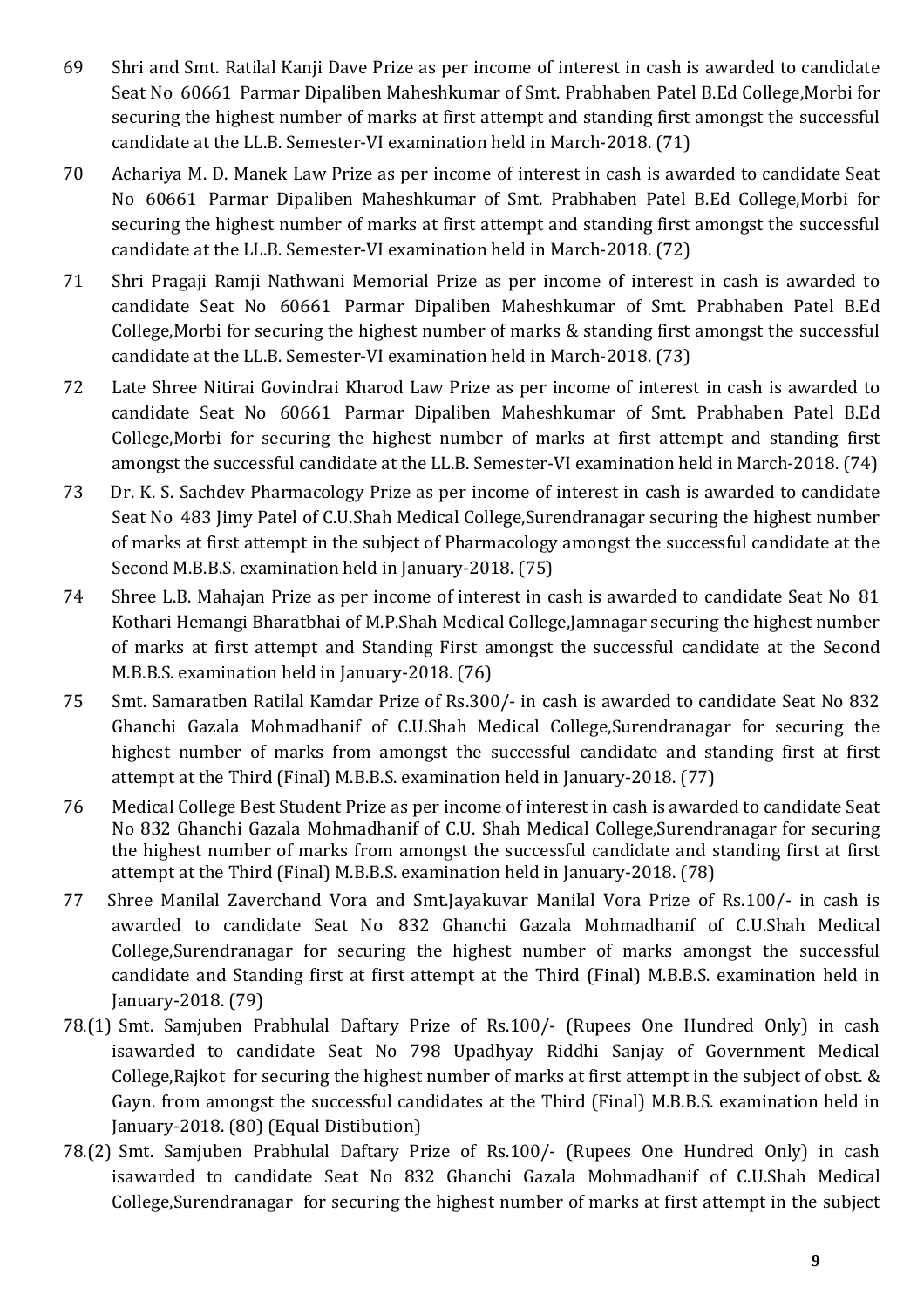of obst. & Gayn. from amongst the successful candidates at the Third (Final) M.B.B.S. examination held in January-2018. (80) (Equal Distibution)

- 79 Indian Medical Association, Rajkot Prize of Rs.100/- (Rupees One Hundred Only) in cash is awarded to candidate Seat No 679 Baleja Kajal Bhimjibhai of Government Medical College,Rajkot for securing the highest number of marks at First attempt in the subject of Medicine from amongst the successful candidate at the Third (Final) M.B.B.S. examination held in January-2018. (81)
- 80 Indian Medical Association, Rajkot, Prize of Rs.100/- in cash is awarded to candidate Seat No 832 Ghanchi Gazala Mohmadhanif of C.U. Shah Medical College,Surendranagar for securing the highest number of marks at first attempt in the subject of Surgery from amongst the successful candidate at the Third (Final) M.B.B.S. examination held in January-2018. (82)
- 81.(1) Indian Medical Association, Rajkot Prize of Rs.100/- (Rupees One Hundred Only) in cash is awarded to candidate Seat No 798 Upadhyay Riddhi Sanjay of Government Medical College, Rajkot the highest number of marks at First attempt in the subject of Gynecology from amongst the successful candidate at the Third (Final) M.B.B.S. examination held in January-2018. (83) (Equal Distribution)
- 81.(2) Indian Medical Association, Rajkot Prize of Rs.100/- (Rupees One Hundred Only) in cash is awarded to candidate Seat No 832 Ghanchi Gazala Mohmadhanif of C.U. Shah Medical College,Surendranagar the highest number of marks at First attempt in the subject of Gynecology from amongst the successful candidate at the Third (Final) M.B.B.S. examination held in January-2018. (83) (Equal Distribution)
- 82 Late Matushri Shantaben Ratilal Rajyaguru Prize of Rs.130/- (Rupees One Hundred and Thirty Only) is awarded to candidate Seat No 679 Baleja Kajal Bhimjibhai of Government Medical College, Rajkot for securing the highest number of marks at first attempt in the subject of Medicine from amongst the successful candidate at the Third (Final) M.B.B.S. examination held in January-2018. (84)
- 83 Smt. Gangaben Durgaprasad Vyas, Upletavala Prize as per income of interest in cash is awarded to candidate Seat No 884 Patel Zinal Ketankumar of C.U.Shah Medical College, Surendranagar for securing the highest number of marks at first attempt in the Second Rank in the subject of surgery from amongst the successful candidate at the Third (Final) M.B.B.S. examination held in January-2018. (85)
- 84 Dr. Harishankar Pragji & Rambhaben Harishankar Thaker Prize (Chorwad) as per income of Interest is awarded to candidate Seat No 679 Baleja Kajal Bhimjibhai of Government Medical College, Rajkot for securing the highest number of marks at first attempt in the subject of Medicine from amongst the successful candidate at the Third (Final) M.B.B.S. examination held in January-2018. (86)
- 85 Dr. C. B. Bhargav Prize as per income of interest in cash is awarded to candidate Seat No 832 Ghanchi Gazala Mohmadhanif of C.U. Shah Medical College,surendranagar for securing the highest number of marks in the subject of surgery from amongst the successful candidate at the Third (Final) M.B.B.S. examination held in January-2018. (87)
- 86 Smt. Pushplaxmi Harkishandas Kahandas Dalal Prize as per income of interest in cash is awarded to candidate Seat No 832 Ghanchi Gazala Mohmadhanif of C.U. Shah Medical College, Surendranagar for securing the highest number of marks amongst the successful candidate and